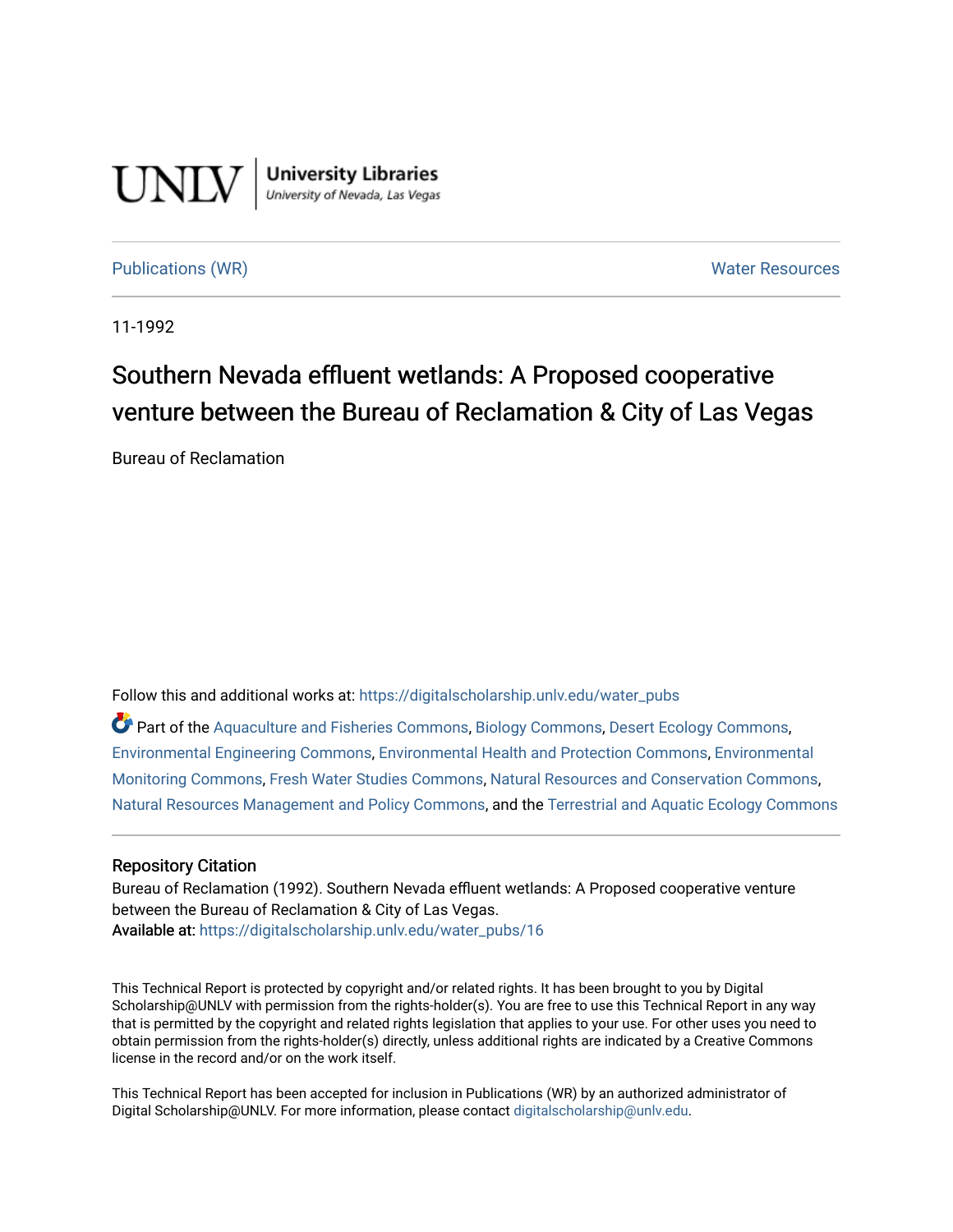# **SOUTHERN NEVADA EFFLUENT WETLANDS: A PROPOSED COOPERATIVE VENTURE BETWEEN THE BUREAU OF RECLAMATION & CITY OF LAS VEGAS**

Prepared by:

Bureau of Reclamation Lower Colorado Region Division of Environment Boulder City, Nevada

and

Bureau of Reclamation Research and Laboratory Services Division Denver, Colorado

November, 1992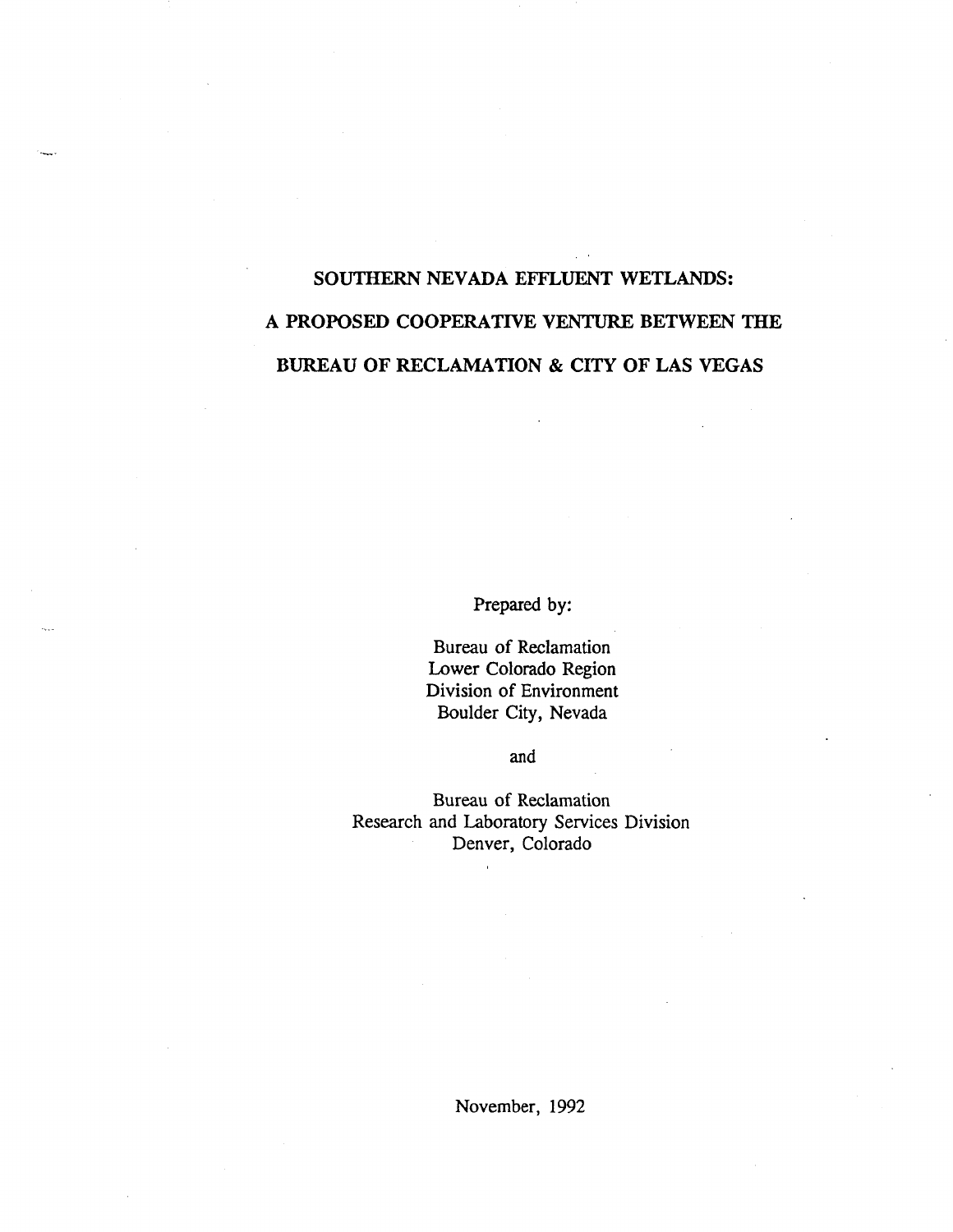## **CITY OF LAS VEGAS / BUREAU OF RECLAMATION PROPOSED SOUTHERN NEVADA WETLANDS PROJECT**

## **Background**

Throughout North America there is a growing interest in constructed wetlands, both as relatively inexpensive, low-maintenance systems for removing nutrients from wastewater, and as a means of using municipal wastewater to enhance wildlife habitat and create public use opportunities. Because wetlands appear to have good potential as a component in the overall management of scarce water resources, the Bureau of Reclamation (Reclamation) has undertaken several cooperative research and demonstration projects to evaluate their effectiveness in a variety of local environments.

While a number of projects have demonstrated that wetlands can be beneficially employed to improve water quality, few such projects have been constructed in the Southwest. The potential for high evaporative loss of water or concentration of salts are special challenges facing wetland managers in this region. Reclamation is uniquely suited to investigate wetland functions peculiar to the desert Southwest because of its long history of research and project implementation to improve water quality and conserve water. The southern Nevada wetland project would complement similar cooperative Reclamation efforts underway in southern Arizona and southern California.

In southern Nevada, Reclamation has two major interests in wetlands: 1) from the point of view of how they might ultimately affect the water quality of Las Vegas Wash, Lake Mead, or the Colorado River system, and 2) as a model for the development of wastewater-based wetlands elsewhere in the arid West. Wetlands in the Las Vegas Valley could have multiple uses, including: eutrophication control through nutrient removal and storage, creation of valuable wildlife habitat in an desert environment, and as "green space" in an arid urban landscape.

Discussions with City of Las Vegas (City) staff make it clear that interest in these potential benefits is shared. Questions remain regarding the degree of treatment to be expected, of habitat sustainability, and of the consumptive use of water in constructed wetlands. In order to answer these questions, we are proposing to carry out a pilot scale study in cooperation with the City at the Water Pollution Control facility adjacent to Las Vegas Wash.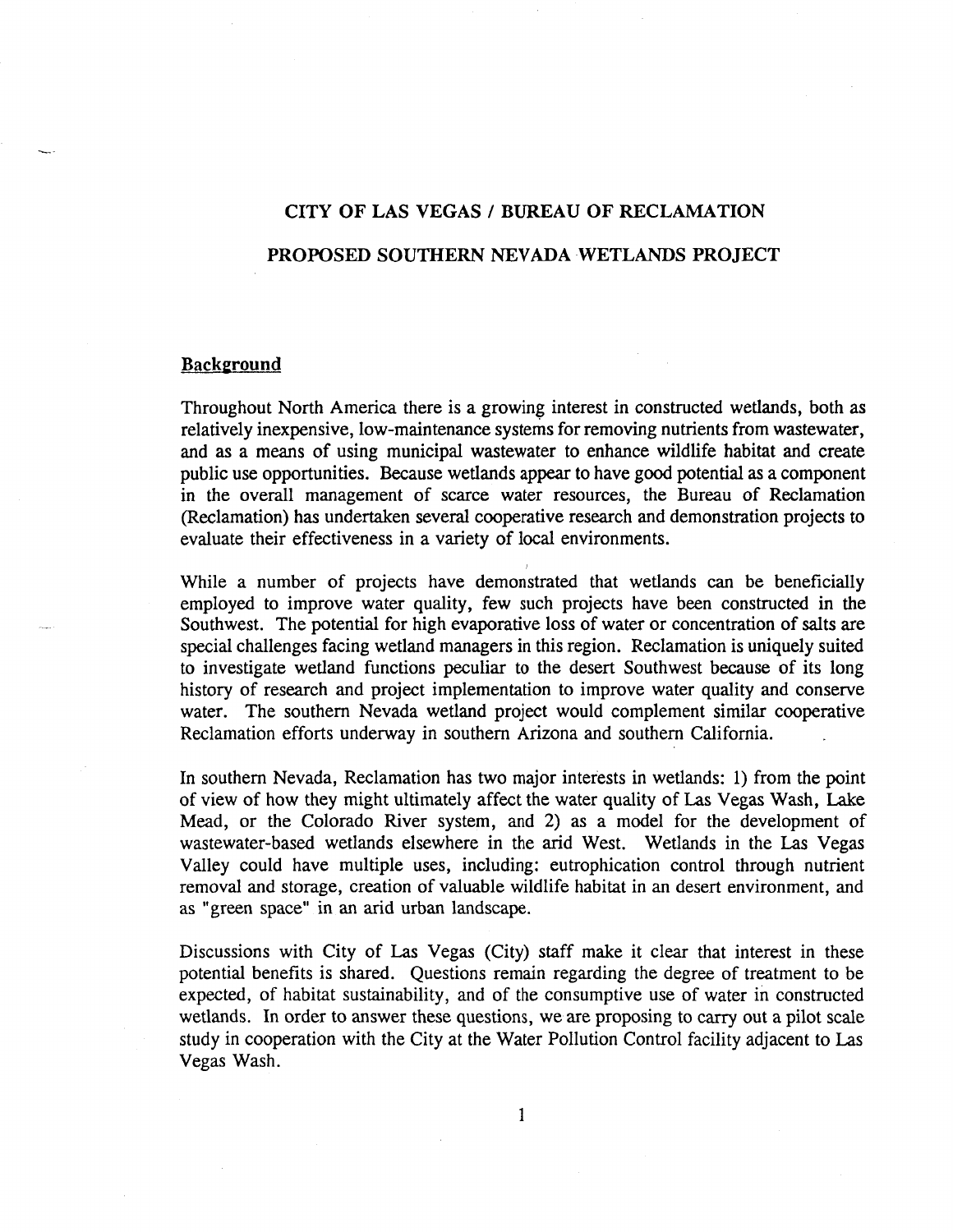#### **Objectives**

- (1) Quantify the efficiency of effluent nutrient removal by constructed wetlands.
- (2) Measure water consumption occurring through evapotranspiration.
- (3) Evaluate the concentration of salts or trace elements.
- (4) Determine the potential for creating, and sustaining, wetland wildlife habitat.
- (5) Evaluate the potential for effluent wetlands as educational or recreational community resources.

## **Facility**

Seven wetland cells with three wetland habitat types are proposed to accomplish study objectives (Figures 1 through 4). Design criteria, habitat features, plant communities, water requirements, and environmental considerations are covered briefly in the following sections.

Discussions with wildlife agencies indicate that a mixture of submersed vegetation, shallow water emergent vegetation, and deeper water emergent vegetation would be desirable for wetlands in southern Nevada. The pilot study would, therefore, utilize three different wetland plant communities, corresponding to three different water depth ranges:

- (1) Shallow water, emergent vegetation (water depth = 1-3 inches)
- (2) Medium depth, emergent vegetation (water depth = 1.5-2.0 feet)
- (3) Deep water, submersed vegetation (water depth = 3-4 feet)

Each of these three plant communities, or habitat types, will be studied separately, in a pair of replicate cells. All six cells should be lined with either a membrane or compacted clay in order to eliminate groundwater interactions. This will allow determination of evapotranspiration water losses and salinity or trace element concentrations by a simple inflow-outflow water balance. The surface area of each of these smaller ponds will be one acre, for a total of 6 acres.

A seventh, unlined, 7-acre cell combining all three habitat types into one system would bring the total wetland area on the study site to 13 acres. The larger feature would be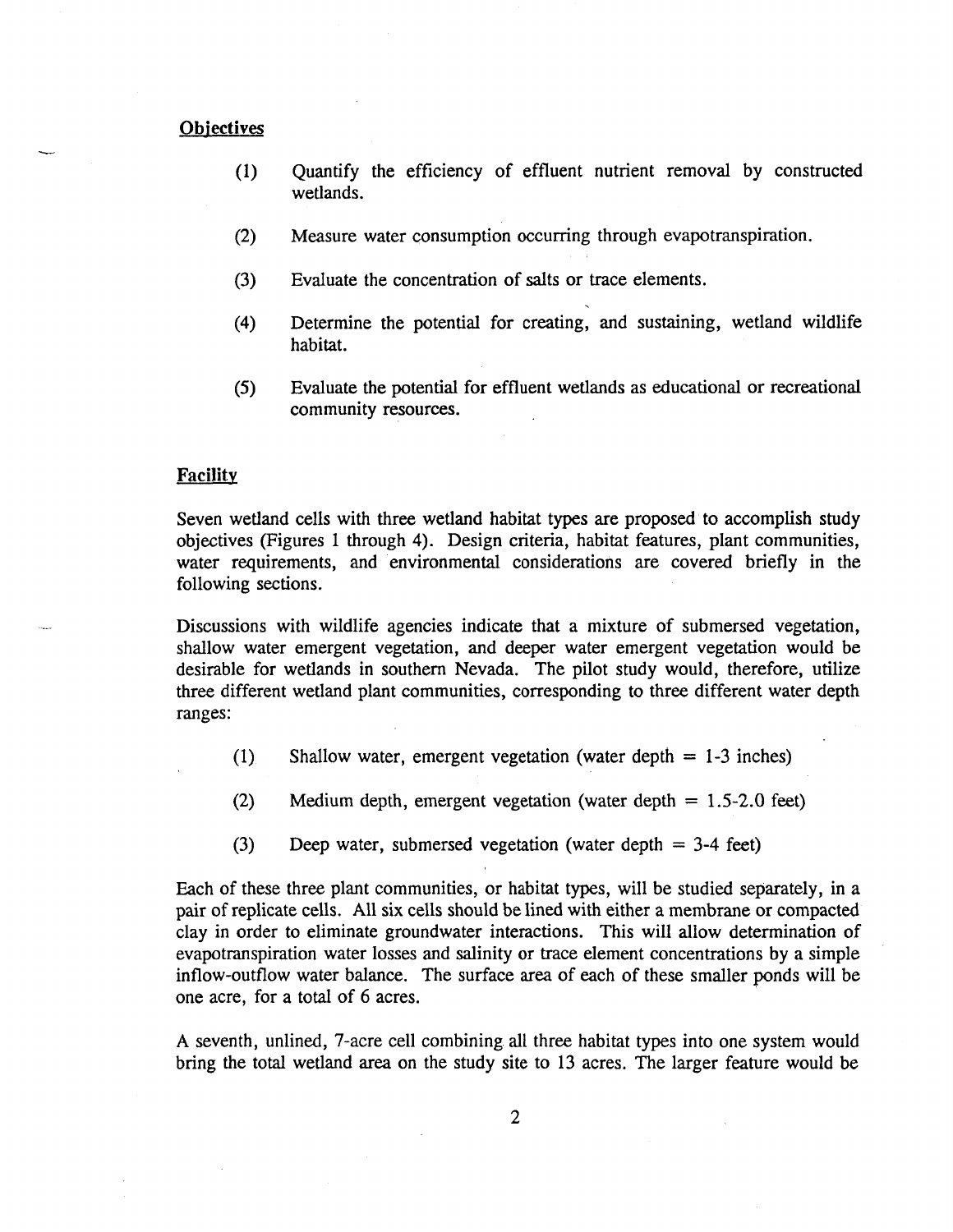used to validate results from the smaller cells, and to evaluate the effects of integrating depths and habitats.

The remainder of the approximately 36-acre site will be landscaped in native upland vegetation to complement the wetland habitat. Other landscape features will include knolls, trails, and view points to enhance the educational use of the study site.

## **Design Criteria**

- (1) The six smaller cells are each one acre in surface area and identical in shape (Fig. 2).
- (2) All six of the smaller cells are to be lined with either a synthetic membrane or compacted clay. The cells would be overexcavated, lined, and then backfilled with at least one foot of screened fill for planting substrate.
- (3) The larger cell is 7 acres in surface area. This cell should combine two acres each of the three vegetation types (shallow emergent, mid-depth emergent, and deep water submersed) plus one acre of open water. This cell will be unlined.
- (4) All seven cells should be constructed with at least one foot of freeboard to allow for water level fluctuations.
- (5) Materials excavated from cell areas would be deposited as berms in the areas shown on the grading plan and conceptual design layout. Exact height of berms is not critical, but berm heights of 3 to 5 feet would be desirable. One berm by the larger cell should be highest, offering an overall view of the site.
- (6) The trail is to be four feet wide, and could be either paved or covered with gravel, depending on vehicular access needs. Trails should provide access to the inlets and outlets of all seven cells.
- (7) A first approximation of a gravity-flow effluent distribution/collection system is attached (Fig. 3). This layout assumes that discharge from the study facility will be allowed to enter Las Vegas Wash as a separate discharge from the main effluent of the treatment plant. The layout provides for separate (parallel) supply of effluent to each of the ponds.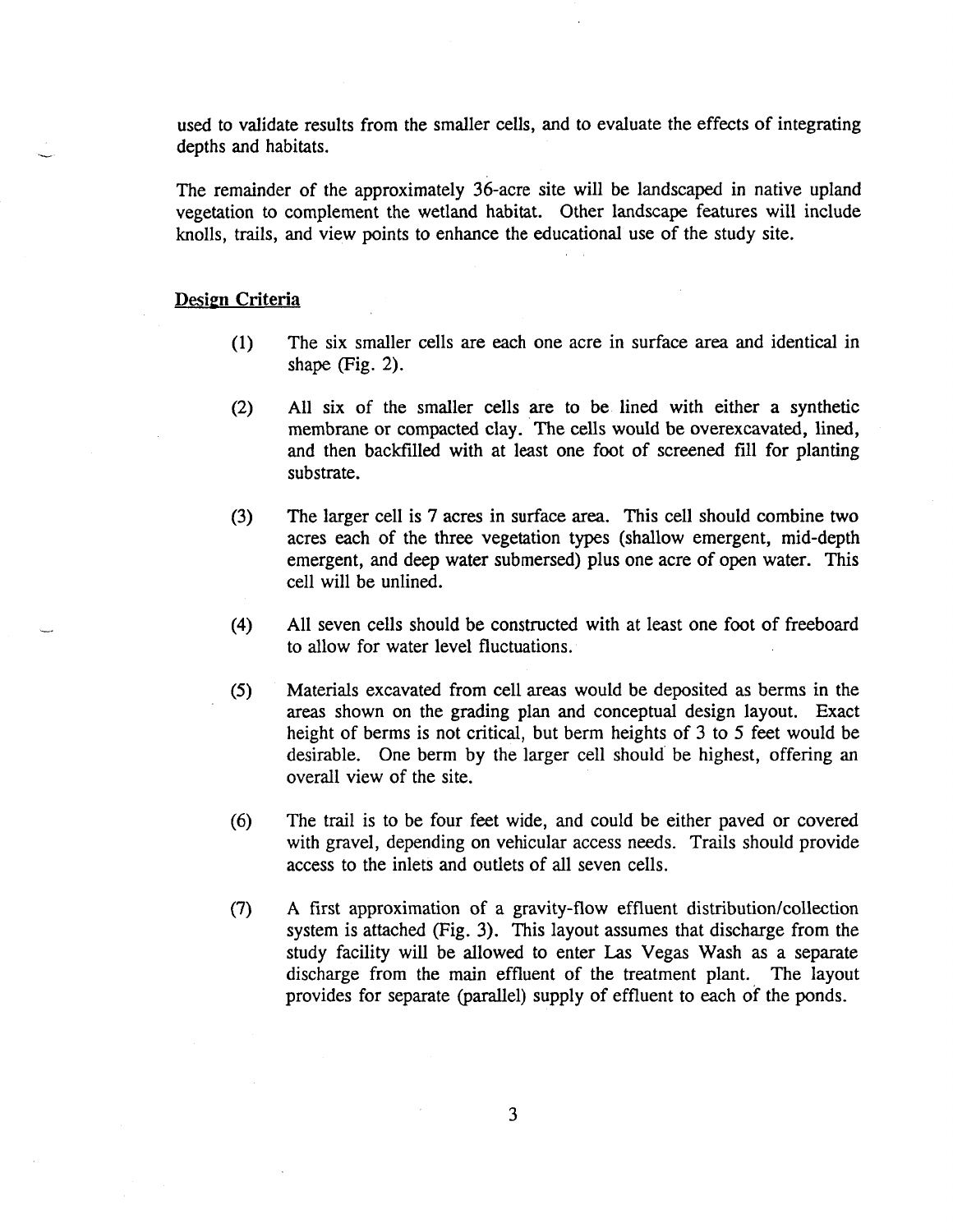## Approach to Accomplish Objectives

When the seven cells have been constructed and planted, one full year will be dedicated to vegetation establishment before any hydraulic manipulations or water chemistry monitoring is done. Biological monitoring of the efficacy of plant establishment (Objective 4) will begin during this period and will continue for the remainder of the study.

After the initial year allowed for plant establishment, Objectives 1 through 3 will be accomplished by monitoring both inflow and outflow discharge and water chemistry on each of the seven cells. Effluent high in ammonia concentration is proposed for use as source water for the constructed wetlands. Retention time, hydraulic and nutrient loading, and water depth will be monitored to test nutrient removal efficiencies. Water balances will be calculated to determine the loss due to evapotranspiration. Total dissolved solids and trace element concentrations in the inflows and outflows will be compared to determine if salinization or concentration of trace elements is taking place within the cells.

Interim reports will be produced throughout the study, which is estimated will last for approximately 5 years after completion of the initial planting of the cells. These reports may take the form of progress reports, briefings, or technical publications. Data analysis and interpretation will be an on-going process, and cooperators will be kept up to date on the progress of the study. The final product of the study will be a comprehensive completion report, including recommendations as to the efficacy of wetlands at achieving water quality, habitat, educational or public use goals (Objective 5), and potential costs and benefits which would be associated with large scale wetland development.

#### Wildlife Use

The proximity of the proposed constructed wetland demonstration site to Las Vegas Wash will assure use by a large pool of wildlife. Bird visitation may be exceptionally noteworthy. Each of the three types of experimental vegetated wetlands as well as adjacent areas to be vegetated with riparian and upland plants will attract some component of this community. The nature of the mammalian, reptilian, and amphibian communities that might use the facility will be a function of those that use the adjacent Las Vegas Wash. Boxes could be installed to attract bats, which aid in the control of flying insects without affecting the aquatic forms preyed upon by birds.

Only one pond is specifically intended to attract vertebrate wildlife: the 7-acre wetland will combine areas of emergent and submersed plants surrounding a 1-acre open water pond designed to provide food and shelter for wintering waterfowl. Although the abundance of birds that will be accommodated by the facility is likely to be small because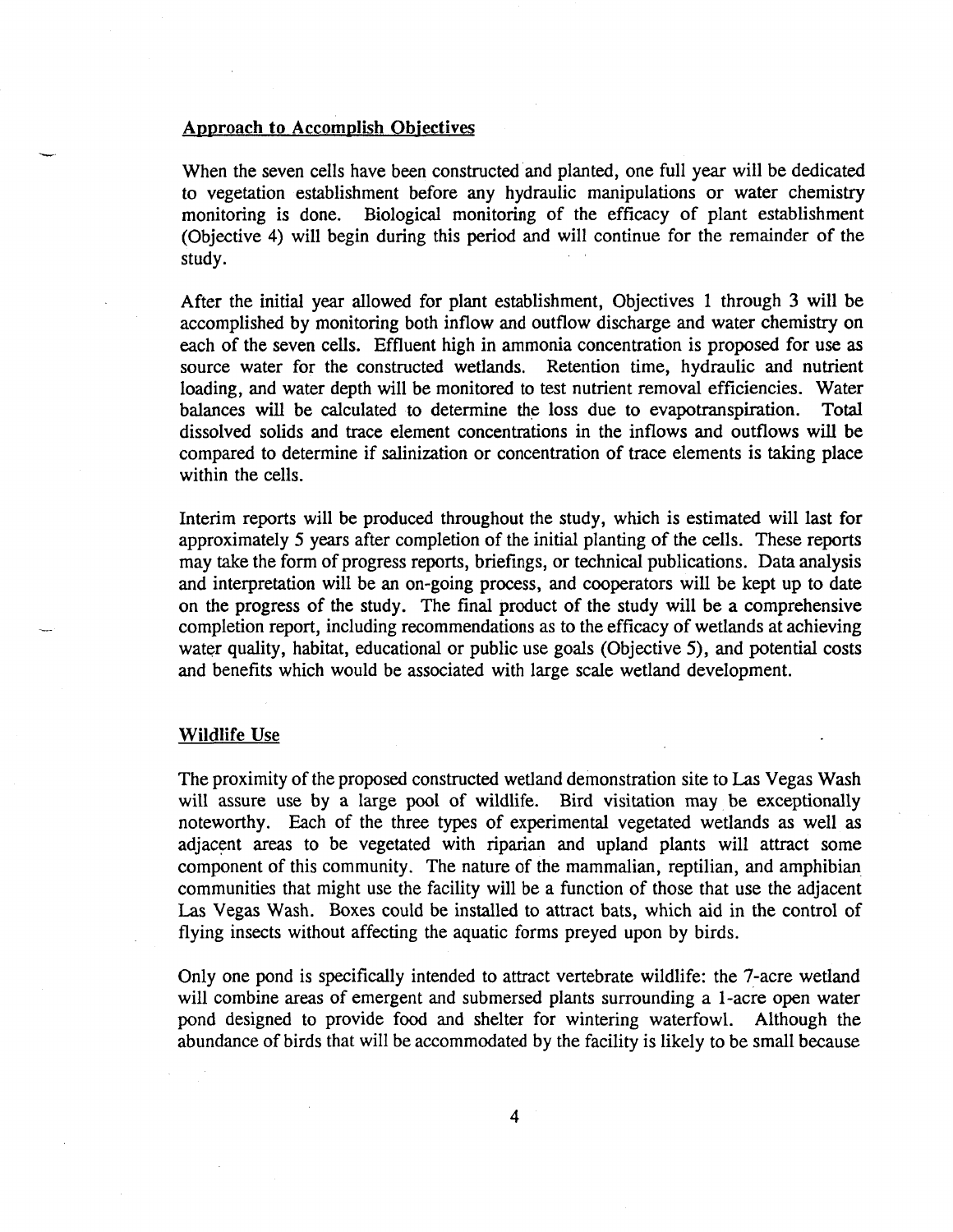of the small extent of habitat to be created, the diversity of bird species found on the site could be quite high.

One of the goals of the project will be to determine the value of the three wetland types, separately and in combination, to specific wildlife species. Another, equally important goal will be to determine the extent to which the presence of a particular species or species group affects system functioning with respect to the principal purpose of tertiary treatment of wastewater.

#### **Plant Communities**

The 36-acre site is currently covered with a dense stand of saltcedar *(Tamarix ramosissima)* which will have to be removed prior to earth work on the site. Saltcedar is difficult to eradicate, but other projects throughout the Southwest have provided Reclamation engineers and scientists with considerable experience in saltcedar control using mechanical or herbicidal means.

Three different wetland plant community types are proposed to determine whether a certain type is more effective in water quality improvement using City treatment plant effluent. Water depth in the cells will help to maintain the desired plant communities. The existing wetland seed bank would probably not provide the proper species or number of plants necessary for water quality improvement, so it will be necessary to plant the cells with the desired type of vegetation. Proposed plant species will provide wildlife food or cover, be indigenous to the area, will be capable of thriving in constructed wetlands, will be available in bulk, and will not be considered noxious weeds. It is likely that soils on the proposed site have high salt concentrations. Therefore, the plants discussed below are considered tolerant of saline conditions.

Shallow areas will provide a suitable habitat for species such as common spikerush or dwarf spikerush *(Eleocharis palustris* or *E. parvula),* water smartweed, marsh smartweed, or Pennsylvania smartweed *(Polygonum amphibium, P. muhlenbergii,* and *P. pennsylvanicum).* The medium depth cells will provide a suitable habitat for species such as hardstem bulrush *(Scirpus acutus),* Olney's bulrush *(S. Olneyi),* and three-square bulrush *(S. americanus).* Deep cells would be suitable habitat for species such sago pondweed *(Potamogeton pectinatus)* and widgeongrass *(Ruppia maritimd).*

The 7 acre pond will contain water depths varying from 1 inch to 6 feet and would include all of the plant species planted in the other six cells. Beneficial wildlife plants which might be considered for planting around the wet margins of the cells include seaside arrowgrass *(Triglochin maritimd)* and barnyard grass *(Echinochloa crusgalli).*

Other local species could be used if available. Local donor marshes will be utilized as much as is practical to provide plant material for these cells. If donor marsh material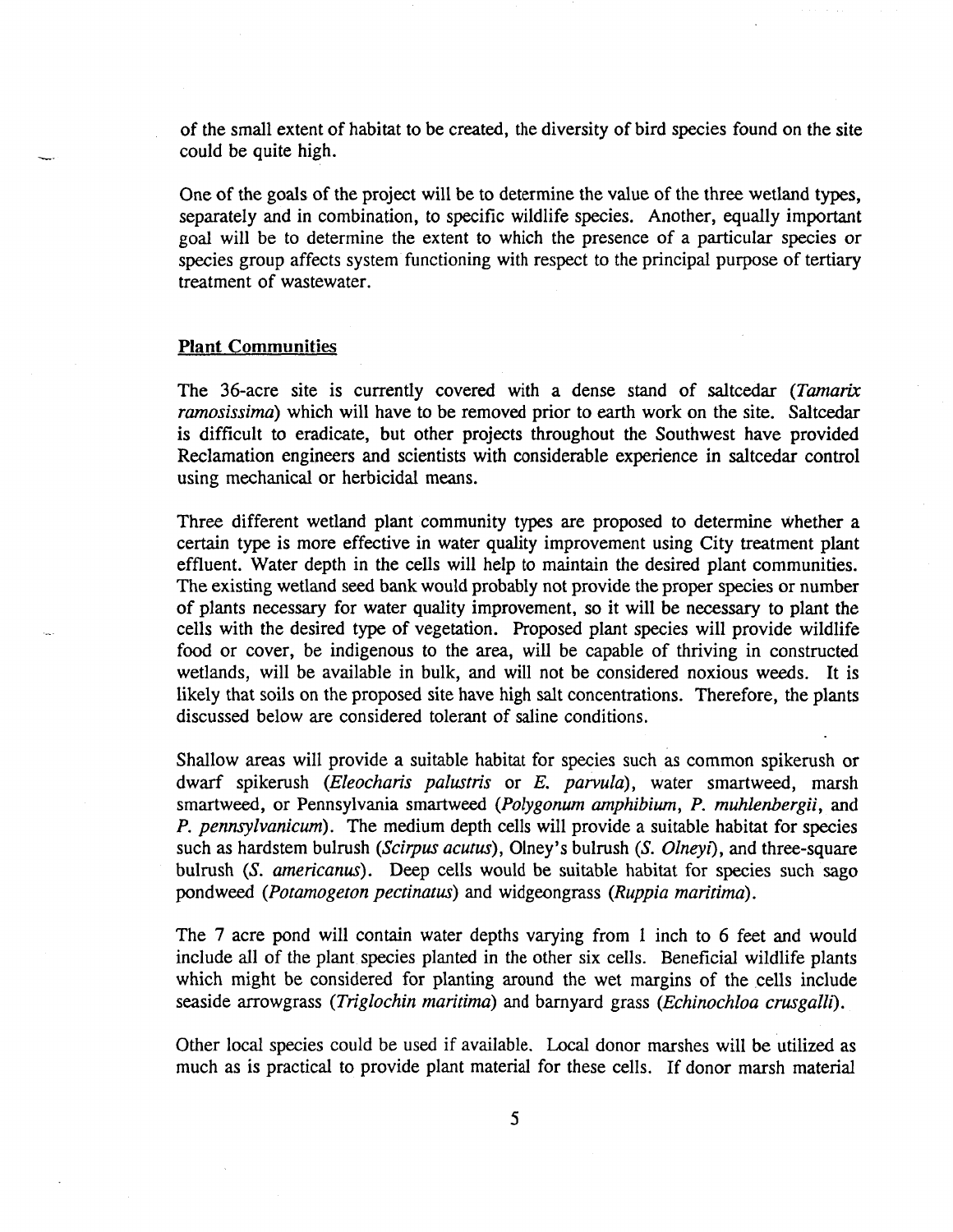is not available, native species will be purchased from commercial wetland plant producers.

Two alternatives for upland planting are foreseen, with combinations of these alternatives also possible. In natural settings, wetlands often border stands of woody riparian vegetation. Trees such as cottonwood (Populus fremontii), willow (Salix gooddingii), or mesquite *(Prosopis glandulosa)* could be planted to provide an oasis landscape resembling that which is likely to have existed prior to the development of the Southwest. This would demonstrate the potential value of reclaimed water in providing high quality wildlife habitat. Another alternative would emphasize water conservation by the planting of desert wash vegetation. Desert willow *(Chilopsis linearis)* and saltbush *(Atriplex lentiformis* or *A. polycarpa)* are examples of native shrubs which would emphasize this theme, although wildlife and aesthetic benefits would not be as great as with riparian trees.

## **Water Requirements**

In addition to delivering approximately 1 mgd of effluent water from the Water Pollution Control Facility through the seven cells, it will be important to be able to manipulate the water flow and depth during certain times of the year to encourage plant growth and propagation. This would also be important in attracting wildlife to the site.

Water volumes for the proposed wetland are relatively small, but there are exacting needs for water management that must be considered. Precise control structures must be installed on each of the experimental wetland areas and accurate continuous flow monitoring equipment must be installed at each inlet and outlet. The purpose of this equipment is to closely control water deliveries as well as to provide data for a reliable water budget to quantify evapotranspiration rates from each of the wetland types.

A five day water retention time is desirable, given the size of experimental cells proposed. The following is a summary of wetland size and volume projections for the wetland development:

| Depth (ft) | Area (a) | Volume (cf) | Sites $(n)$    | Flow (cfs) |
|------------|----------|-------------|----------------|------------|
| 4.00       |          | 174,240     | 2              | 0.80       |
| 1.50       |          | 65,340      | 2              | 0.30       |
| 0.25       |          | 10,890      | $\overline{2}$ | 0.05       |
| Mixed      |          | 700,940     |                | 0.80       |
|            | 1.95     |             |                |            |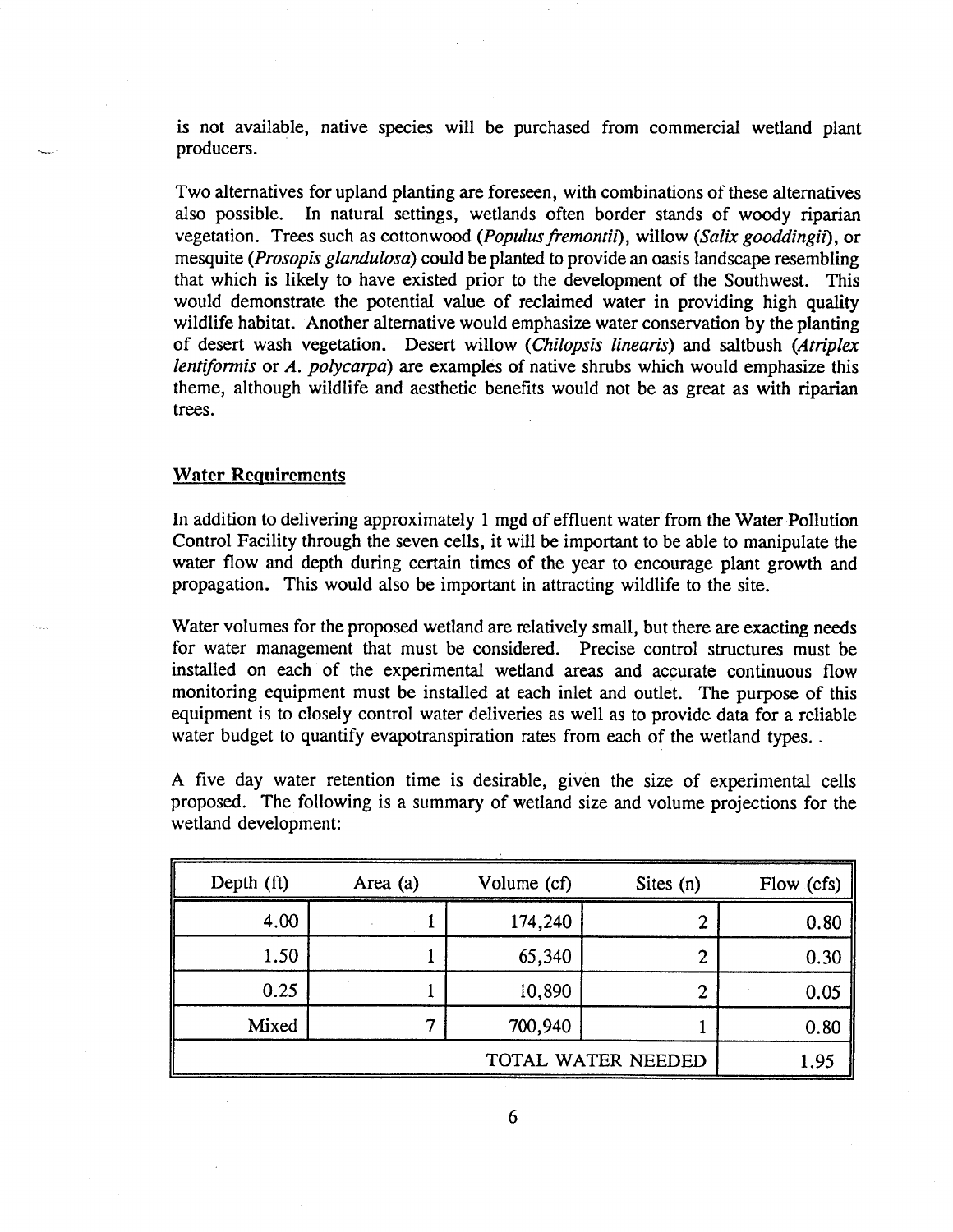These figures are only approximations; actual requirements will likely be somewhat greater due to evapotranspiration and seepage from the unlined cell. The City has proposed delivering 1-2 mgd to the site. This would offer a flow of about 1.5-3.0 cfs, so requirements of this preliminary plan approximate the amount of effluent which is potentially available.

#### **Environmental Considerations**

Discussions between Reclamation and City staff have revealed several issues relating to the environmental impacts of the proposed constructed wetland. In this section, a preliminary evaluation of these issues is made to aid Reclamation and City decision makers in their reviews of the proposed project.

Federal involvement would necessitate that projected impacts of the proposed wetland project be assessed under the National Environmental Policy Act (NEPA). Part of this process is likely to involve regulatory and public review of the proposed project. Reclamation and the City may wish to consider forming a wetlands interest group for assistance with design concepts, refining goals, resolving permit issues, etc. Clearly, the following issues will be more closely evaluated in the project planning and design process.

**Wetlands:** There appear to be two pertinent questions related to wetland regulations. First, would project development affect wetlands associated with Las Vegas Wash? Although saltcedar, which dominates the proposed effluent wetland site, is a plant that occurs in wetlands of the Intermountain Region, it is doubtful that the proposed site has the hydrological and soil characteristics of a jurisdictional wetland. Second, would project implementation create a wetland that would hinder future alternate City land use at the site? Communications with Environmental Protection Agency personnel indicate that wetlands created for wastewater treatment are not considered "waters of the United States," and therefore Federal regulations do not govern their use. Thus, impacts to existing wetlands appear unlikely, as does the possibility for creating a jurisdictional wetland.

**National Polluntant Discharge Elimination System Permit:** The City's NPDES permit could require modification to accommodate the diversion and discharge of a small amount of effluent through the constructed wetland. Discussions with Nevada Department of Environmental Protection personnel indicated that such a modification would be a minor matter. Unforeseen problems with the permitting process might make it necessary to pump discharge from the wetland site back to the Water Pollution Control facility, but City staff feel that this too would be simple to accomplish.

**Return** Flows: Concern has been expressed for how large-scale wetlands development might affect the return flow credits used to calculate Nevada's Colorado River water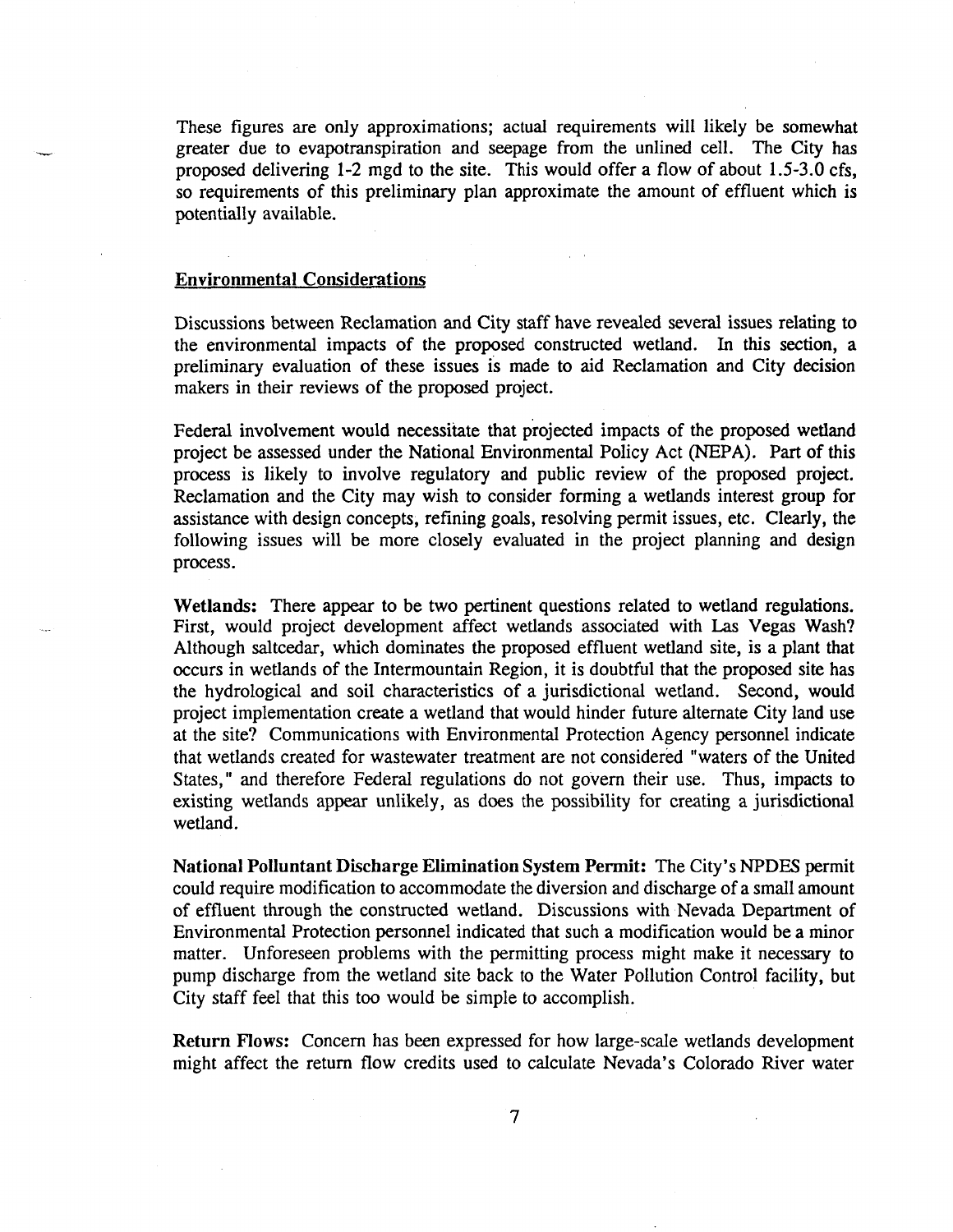allocation. Additionally, wetlands could affect the salt loading provisions of the return flow credit, as well as water reuse agreements among local agencies.

Reclamation's March 25, 1992 meeting to discuss the potential for wetlands in the Las Vegas Wash vicinity was attended by representatives of the Southern Nevada Water System, Nevada Division of Water Resources, and the Colorado River Commission. There appeared to be a consensus that a wetland designed to treat approximately 1 mgd of effluent would not impose a meaningful evapotranspiration loss on Nevada's return flows. Constructed wetlands evapotranspiration would be insignificant relative to the estimated 12,000 af per annum consumptive use attributed to Las Vegas Wash. Moreover, Reclamation's proposal to study wetland evapotranspiration and salinity budgets should be regarded positively by those charged with improving estimates of wetland water use and salt loading.

Adjacent Land Use: The proposed site for the wetland development is surrounded by undeveloped land in three directions and by the City Water Pollution Control facility to the north. General area land use is for open space, recreation (golf course), or industrial development. The project area is zoned "RE," a designation that should permit the proposed wetland construction.

Odor is not expected to be a problem in the experimental wetland cells. Short water retention times and the ability to manipulate the hydraulics of the cells to avoid over loading should insure that anaerobic processes leading to disagreeable odors are minimized.

## Estimated Costs and Schedule

Schedule and Funding: Reclamation envisions cooperative funding for a project, with a mid-range construction cost on a basis similar to the following:

| Calendar Year                 | 1993 | 1994 | 1995 | 1996 | 1997 | 1998 | 1999 |
|-------------------------------|------|------|------|------|------|------|------|
| $\mathbf C$ Cost $(X $1,000)$ | 150  | 200  | 900  | 600  | 200  | 200  | 200  |

We anticipate a schedule of activity related to the southern Nevada wetland project approximating that outlined on the next page. The first scheduled task is the drafting and signing of a cooperative agreement which would include arrangements for sharing costs and services between the City and Reclamation.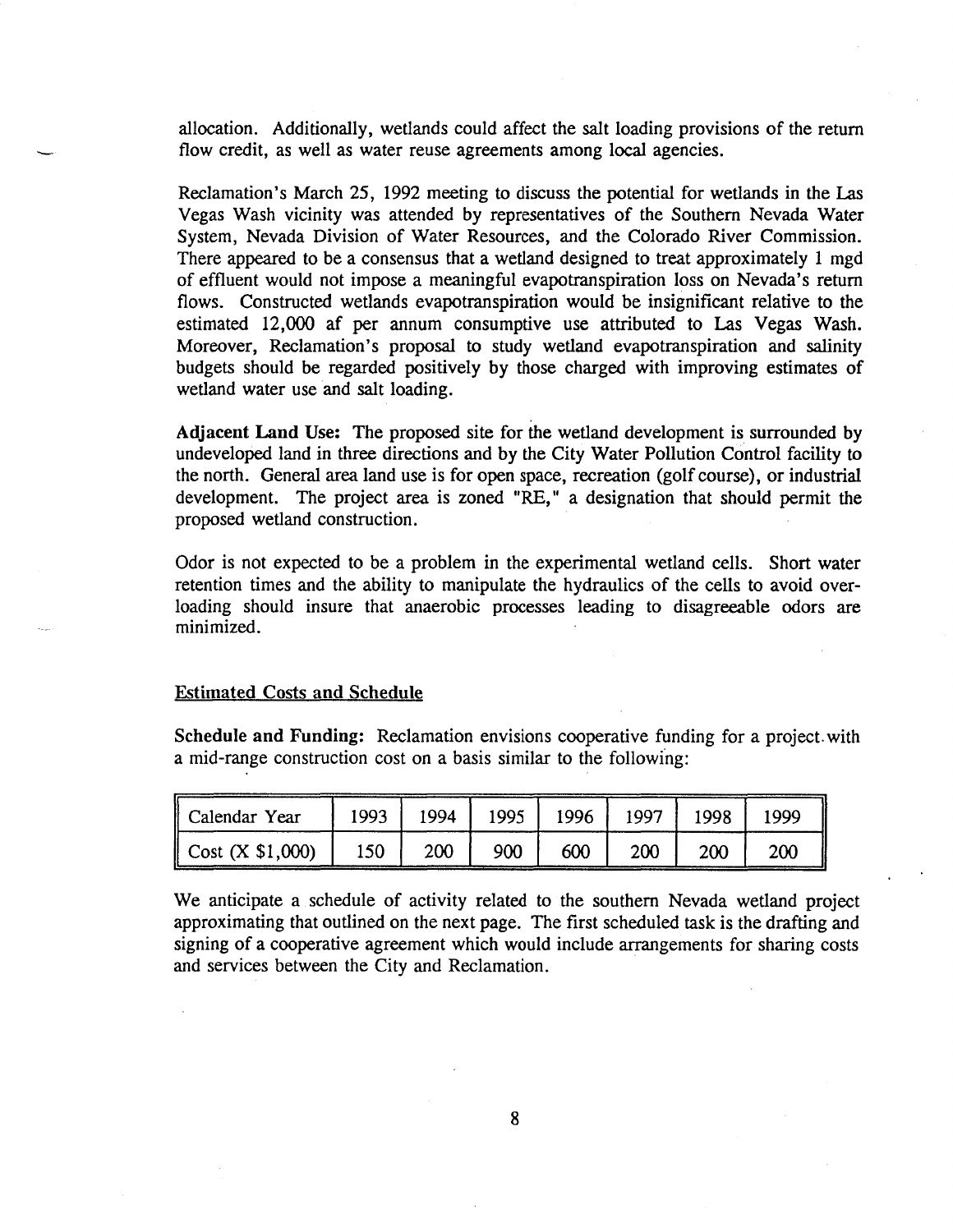

**Preliminary Coordination:** Reclamation estimates that one full time equivalent (FTE) or approximately \$100,000 would be required for coordination and compliance activities during each of the two years preceding construction. Efforts during 1993 and 1994 would be directed at developing a final plan, completing environmental compliance and permitting, and developing designs and specifications (see construction cost estimate) for wetlands construction. Total cost for this phase would be approximately \$350,000.

**Construction:** Low (ca. \$1 million) and high (ca. \$1.6 million) appraisal level estimates of the costs of the proposed project are provided on the next page. The estimates differ in the type of lining which would be used on the six, one acre ponds (compacted clay versus geotextile membrane) and the sophistication of the water discharge and quality monitoring system which would be installed.

The investment of the City and Reclamation in this wetland demonstration facility would clearly warrant protection from flooding. Because of the City's ongoing plans to extend flood protection to that portion of its facility encompassing the proposed wetland site, this feature is not included in the estimate below.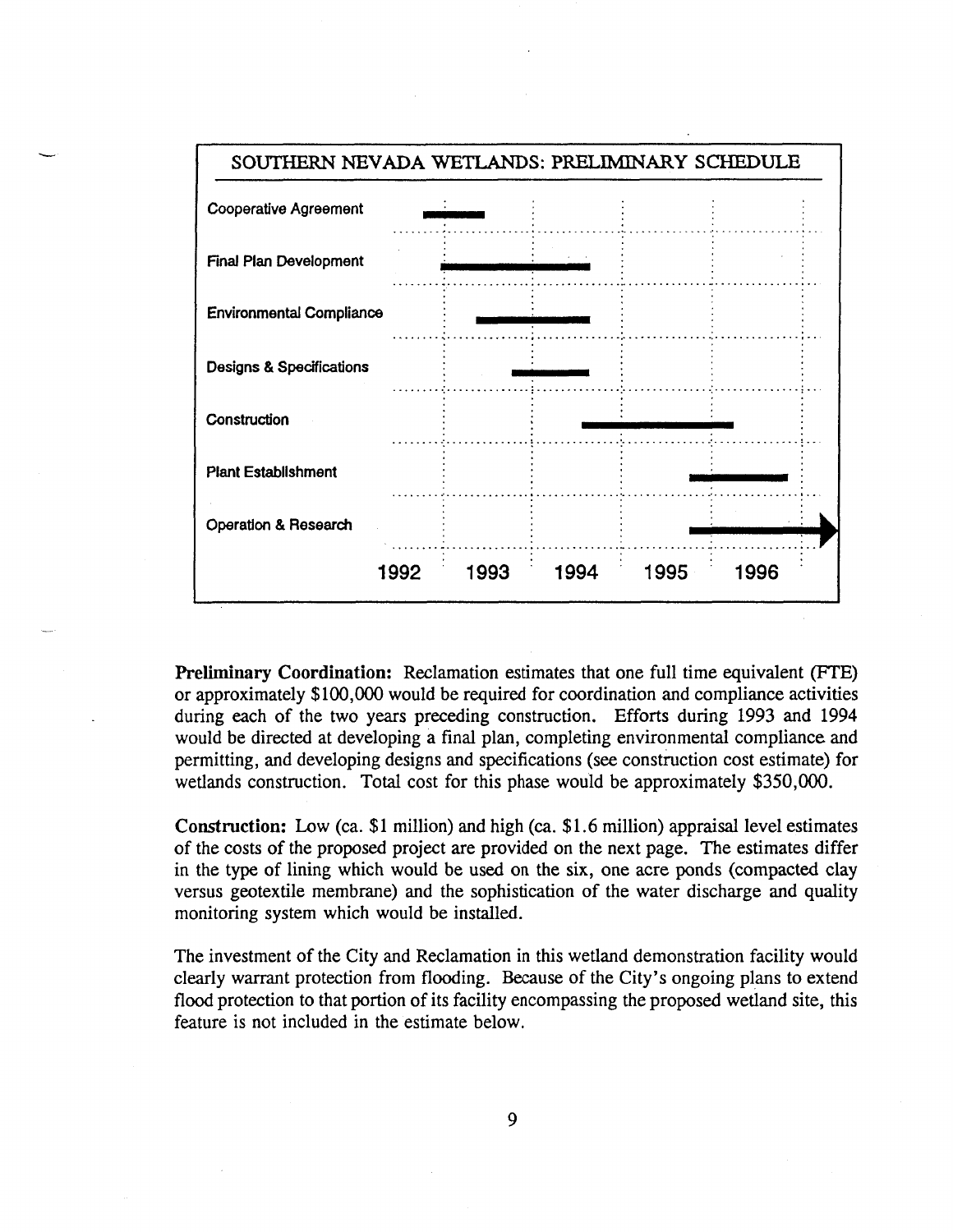| Las Vegas Wash Wetlands Study<br><b>Appraisal Estimates for Wetland Development</b>                                                                                                                                                                                                                                                                                                                                                                       |                                                                                                                                    |                                                                                                                                  |  |  |  |  |  |
|-----------------------------------------------------------------------------------------------------------------------------------------------------------------------------------------------------------------------------------------------------------------------------------------------------------------------------------------------------------------------------------------------------------------------------------------------------------|------------------------------------------------------------------------------------------------------------------------------------|----------------------------------------------------------------------------------------------------------------------------------|--|--|--|--|--|
| <b>ITEM</b>                                                                                                                                                                                                                                                                                                                                                                                                                                               | LOW                                                                                                                                | <b>HIGH</b>                                                                                                                      |  |  |  |  |  |
| 1. Grubbing & Stump Removal<br>Excavation<br>$2 -$<br>3. Clay Sealer (Materials)<br>4. Backfill & Compact Clay Sealer (Labor)<br>5. Membrane Liner 100 mil(Labor & materials)<br>6. Sorted Earth Material (Labor & materials)<br>7. Backfill & Compact Sorted Earth (Labor)<br>8. Pathway (Labor & materials)<br>9. Vegetation (wetland)<br>10. Vegetation (upland)<br>11. SUBTOTAL<br>12. Mobilization & Demobilization $(3\%)$<br>13. Contingency (25%) | \$90,000<br>169,998<br>74,970<br>19,992<br>N/A<br>76,338<br>65,061<br>16,800<br>55,000<br>80,000<br>\$648,159<br>19,445<br>162,040 | \$90,000<br>169,998<br>N/A<br>N/A<br>280,000<br>76,338<br>65,061<br>16,800<br>55,000<br>80,000<br>\$833,197<br>24,996<br>208,299 |  |  |  |  |  |
| 14. Overhead/Profit (25%)<br>15. SUBTOTAL                                                                                                                                                                                                                                                                                                                                                                                                                 | 162,040<br>\$991,684                                                                                                               | 208,299<br>\$1,274,791                                                                                                           |  |  |  |  |  |
| 16. Monitoring System<br>17. SUBTOTAL<br>18. Design & Contract (10%)<br><b>GRAND TOTAL</b>                                                                                                                                                                                                                                                                                                                                                                | 29,736<br>\$1,021,420<br>102,142<br>\$1,123,562                                                                                    | 380,000<br>\$1,654,791<br>165,479<br>\$1,820,270                                                                                 |  |  |  |  |  |

**Operation, Demonstration, and Research:** One of the major advantages to wetland water treatment processes is their low maintenance requirements. It is expected that operation and maintenance costs will be minimal, partly due to the short term of the wetlands research project. The proximity of the City wastewater facility should also ensure low operation costs. Routine maintenance and security might best be handled by City staff. It is estimated that about \$50,000 per year or 0.5 FTE would need to be allocated to operation and maintenance.

The presence of City staff and laboratory facilities on site would help ensure that research costs are reasonable. Reclamation's laboratory and technical staff in Boulder City are in close proximity to the proposed project site as well. It is anticipated that University researchers would be sought to cany out investigations that are compatible with overall wetland project objectives. While difficult to predict and likely to vary over time, it is estimated that wetland research activity would require one FTE or about \$100,000 annually.